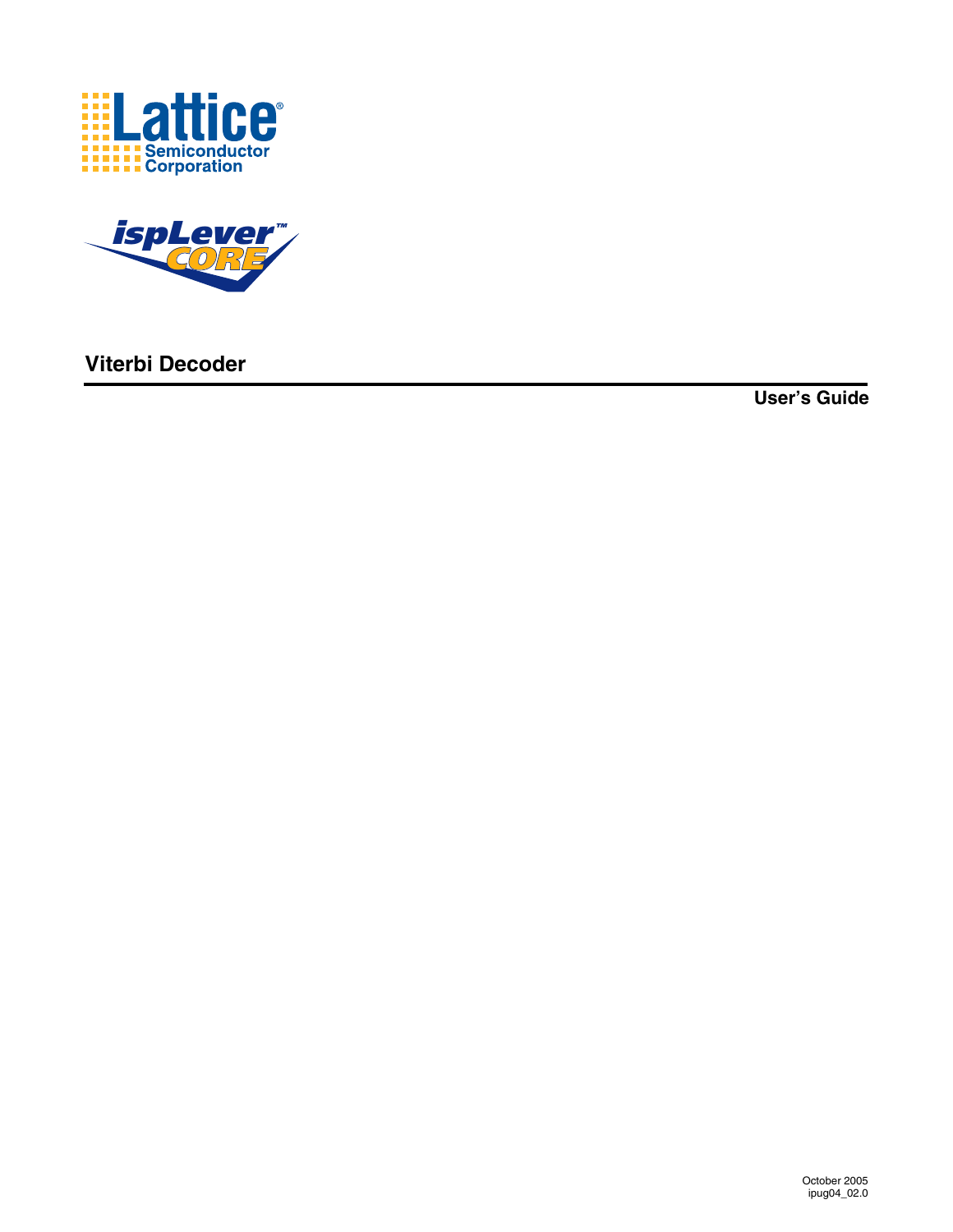# **Introduction**

Lattice's Viterbi Decoder core is a parameterizable core for decoding different combinations of convolutionally encoded sequences. The decoder core supports various code rates, constraint lengths and generator polynomials. The core also supports soft-decision decoding and is capable of decoding punctured codes. The architectural details of the core are given in the next section.

# **Viterbi Decoder Basics**

Viterbi decoding is an efficient algorithm for decoding convolutionally encoded sequences. In the decoder, the convolutional coded sequences, corrupted by channel noise, are decoded back to the original sequence. A digital transmit-receive system is shown in [Figure 1](#page-1-0), which uses a Viterbi decoder for decoding the convolutionally coded data. The digital data stream (e.g., voice, image or any packetized data) is first convolutionally encoded, modulated and transmitted through a wired or wireless channel. The channel noise is symbolically denoted by a "noise" block added to the channel. The data received from the channel at the receiver side is first demodulated and then decoded using the Viterbi decoder. The decoded output is equivalent to the transmitted digital data stream.

#### <span id="page-1-0"></span>*Figure 1. Digital Transmit-Receive System*



# **Convolutional Encoding**

Convolutional encoding can be considered as a series of state transitions for every input symbol. The input and the resulting state transition can be shown in a special state transition diagram called a "trellis tree" [\(Figure 2](#page-1-1)).

#### <span id="page-1-1"></span>*Figure 2. Trellis Tree*



Trellis for 3 stages and constraint length  $= 3$ Branches corresponding to input seq. 101 is highlighted

In the above trellis, the branches for three transitions are drawn. The path of the trellis for a typical input sequence, 101, is highlighted in the figure. Any transmission error alters the path traversed in the trellis. In Viterbi decoding, the trellis is formed in memory, where the metrics corresponding to every path are recorded. After constructing the trellis for a sufficient length (called the traceback length), the traceback is continued from the node having the minimum path metric. This will lead to a stating node on the trellis. From this point one can trace forward and decode the original sequence.

[Figure 3](#page-2-0) shows an example of convolutional encoding. In this example, each input symbol has two corresponding output symbols, hence the encoding is called 1/2 rate convolutional encoding. To generate the output, the encoder uses three values of the input signal, one present and two past. The set of past values of input data is called a "state". The number of input data values used to generate the code is called the constraint length. In this case, the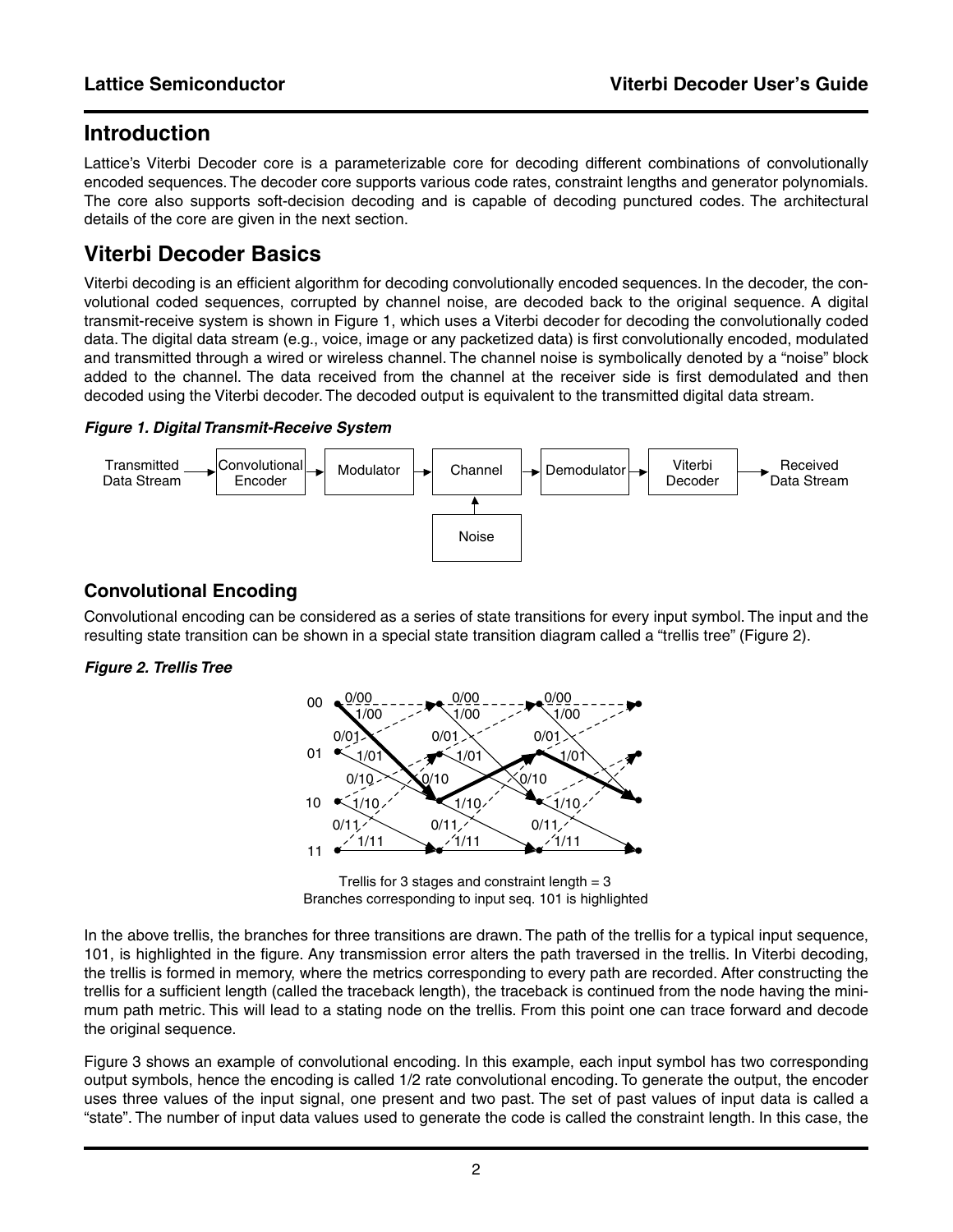constraint length is 3. Each set of outputs is generated by XORing a pattern of current and shifted values of input data. The patterns used to generate the coded output value can be expressed as binary strings called generator polynomials (GP). In this example, the generator polynomials are 111 and 101. The MSB of the GP corresponds to the input; the LSBs of the GP correspond to the state as shown in [Figure 3](#page-2-0). A bit value of '1' in the generator polynomial represents a used XOR bit and a value of '0' signifies an unused bit.

#### <span id="page-2-0"></span>*Figure 3. Convolutional Encoding*



and generator polynomials 111 and 101

# **Punctured Codes and Depuncturing**

After convolutional encoding, some of the encoded symbols can be selectively removed before transmission. This process, called "puncturing", is a data compression method used to reduce the number of bits transmitted. [Figure 4](#page-2-1) shows an example of puncturing.

#### <span id="page-2-1"></span>*Figure 4. Puncturing Process*



If puncturing is employed in the encoder, the decoder will have to "depuncture" the data before decoding. Depuncturing is done by inserting NULL symbols for the punctured symbols. NULL symbols are chosen to be equidistant from either '0' or '1'.

# **Viterbi Decoder Core Description**

## **Internal Architecture**

[Figure 5](#page-3-0) shows the modules of the Viterbi decoder and their interconnectivity. Below is a brief description of the modules.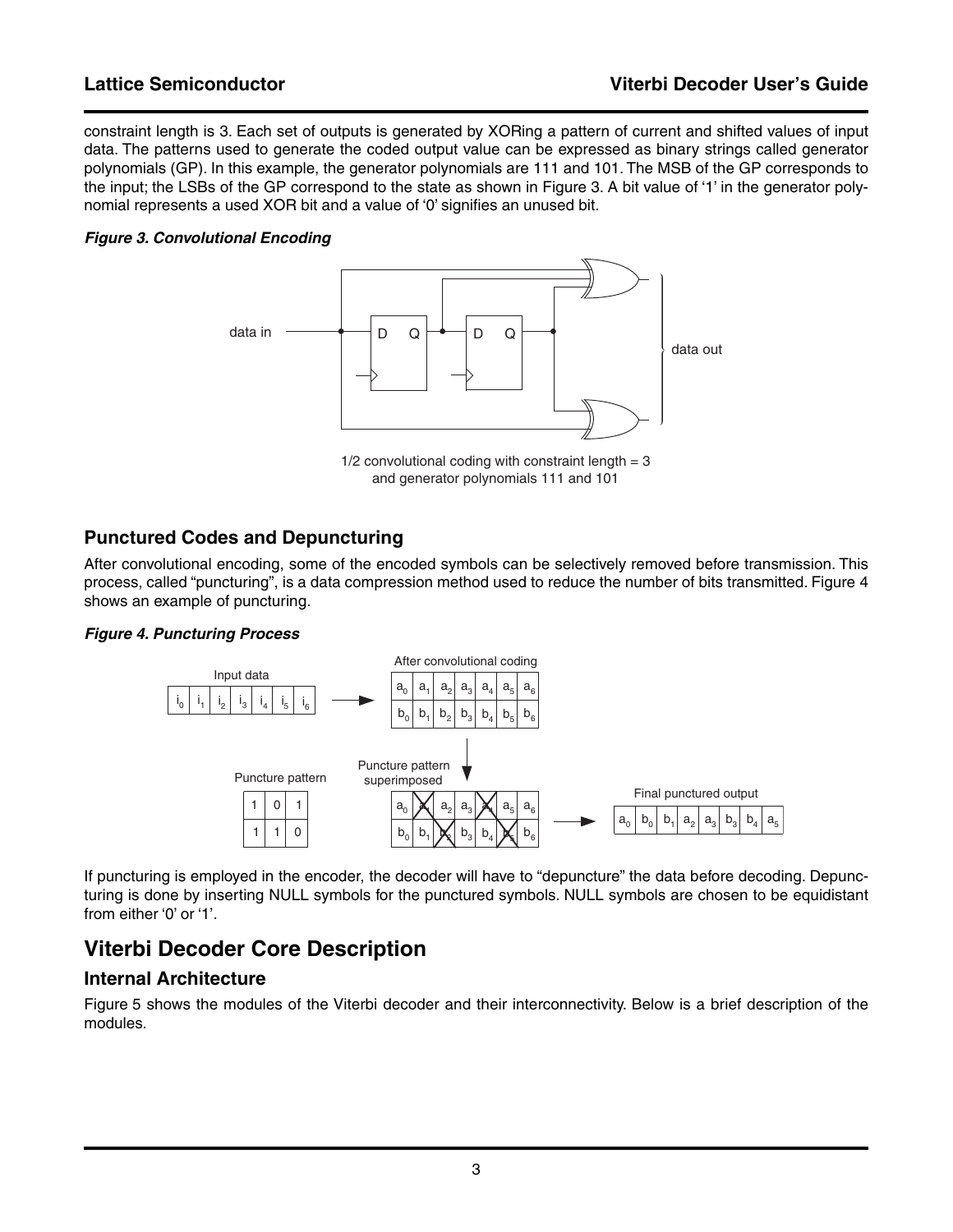#### <span id="page-3-0"></span>*Figure 5. Internal Architecture of the Viterbi Decoder*



#### **Branch Metric Unit (BMU)**

The BMU receives input data from the channel and computes a metric for each state and input combination. The metric is the Hamming distance for hard-decision encoded data, or l1 norm (sum of absolute values) for soft-decision encoded data.

#### **Add, Compare and Select (ACS) Unit**

The ACS unit adds the current metric to the accumulated metric for each path and determines the least metric for each state of the trellis. The ACS retrieves the accumulated metric from the register files, then adds the current metric. The result is stored back in the register files. The ACS unit also writes the survivor trellis path (the previous state information) in memory.

#### **Trace Back Unit (TBU)**

The traceback unit traces back the trellis after a block of data (determined by the trace back length) has been processed by the ACS. First, the TBU establishes an optimal path by starting from the node of minimum metric and traces back the path in the trellis all the way to the beginning of the trellis tree. Then, the original data corresponding to the encoded data is determined.

#### **Memory (MEM)**

The memory stores the accumulated metric and the previous state information (trace-back information).

#### **Memory Management Unit (MMU)**

The MMU generates addresses and read/write signals for the memory during different phases of operation.

#### **Bit Error Rate (BER) Monitor**

This optional module is used to estimate the bit error rate of the channel. The bit error rate is estimated by encoding the decoded output symbols using the same generator polynomials, then comparing them with the delayed input to the Viterbi decoder. Assuming that the error in decoding is zero or negligible, the error determined by BER is equal to the channel error.

## **Signal Descriptions**

The top-level representation of the Viterbi Decoder is shown in [Figure 6](#page-4-0). [Table 1](#page-4-1) contains the signal description. Timing diagrams for the signals are shown in the Timing Diagram section.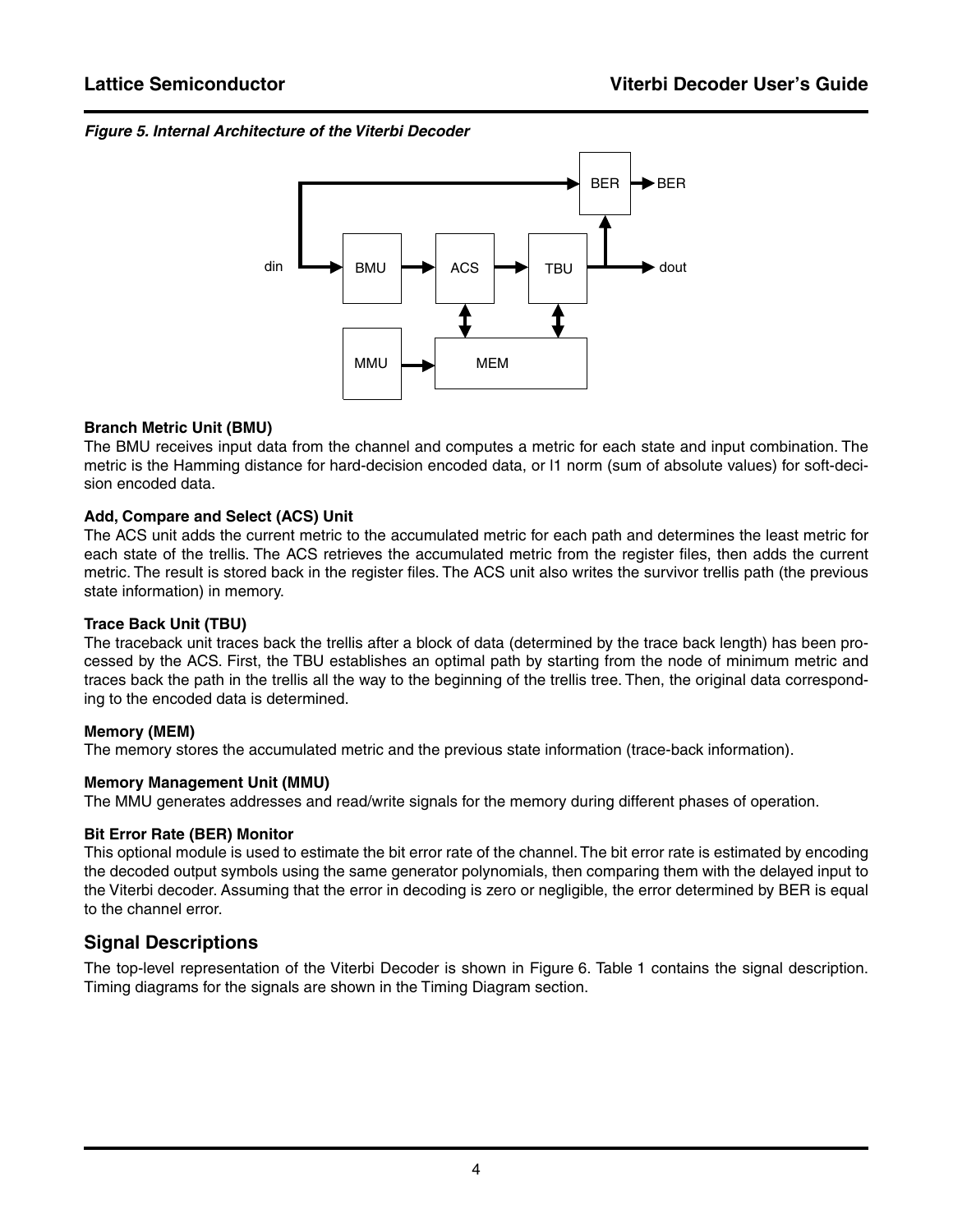#### <span id="page-4-0"></span>*Figure 6. Top Level Block Diagram*



#### <span id="page-4-1"></span>*Table 1. Core Signals*

| Port                              | <b>Bits</b>               | <b>VO</b> | <b>Description</b>                                                                                                                                                                                                                                                                                                                                   |
|-----------------------------------|---------------------------|-----------|------------------------------------------------------------------------------------------------------------------------------------------------------------------------------------------------------------------------------------------------------------------------------------------------------------------------------------------------------|
| clk                               |                           | Input     | System clock. The clock speed is equal to the input symbol rate.                                                                                                                                                                                                                                                                                     |
| reset n                           |                           | Input     | System-wide asynchronous active-low reset signal.                                                                                                                                                                                                                                                                                                    |
| pd start                          |                           | Input     | Punctured data block start. This indicates the start of a new block of<br>punctured data. Not available while decoding non-punctured codes                                                                                                                                                                                                           |
| $\dim_0$ ,<br>$\dim 1$ ,<br>din 2 | 1 or<br>$3$ to $8$ (each) | Input     | Data input buses.<br>• The buses become one-bit inputs for hard decision decoding.<br>• The buses are equal to the soft width for soft decision decoding.<br>• For punctured codes, the number of buses is one.<br>• For non-punctured codes, the number of buses corresponds to the<br>code rate: two for 1/2 rate codes, three for 1/3 rate codes. |
| dout                              |                           | Output    | Decoded data output.                                                                                                                                                                                                                                                                                                                                 |
| valid                             |                           | Output    | This indicates the data currently presented on dout is valid.                                                                                                                                                                                                                                                                                        |
| pd out                            |                           | Output    | Punctured decoder output. This indicates the data currently presented on<br>dout is valid. Not available while decoding non-punctured codes.                                                                                                                                                                                                         |
| ber                               | 16                        | Output    | Bit-error rate output                                                                                                                                                                                                                                                                                                                                |
| ber valid                         |                           | Output    | This indicates valid data is being presented at the ber output port. This<br>signal goes high at the end of every block of BER Period clocks.                                                                                                                                                                                                        |

## **Viterbi Decoder Configuration Options**

#### **Configurable Parameters**

The following core parameters give the user the capability to tailor the core to realize different configurations of the Viterbi decoder.

**Constraint Length:** The value can be any integer from 3 to 8.

**Code Rate:** This is the symbol output rate of the encoder, defined as the number of output bits per input bit in the encoder. For non-punctured codes, this can be equal to 1/2 or 1/3. For punctured codes, this parameter defines the code rate for the mother code and is fixed to 1/2.

**Traceback Length:** This is the length of the survivor sequence in the traceback through the Viterbi trellis. It can be any value from 8 to 128.

**Generator Polynomials:** GP0, GP1 and GP2 are generator polynomials. GP2 is only used in non-punctured decoders with a code rate of 3.

**Implementation Methods:** In the parallel implementation, the processing of data symbols is completed in one cycle. In the hybrid implementation, it is completed in  $2^{$  hybrid index cycles.

**Decoder Inputs:** The decoder supports hard and soft decision decoding. For soft decision decoding, the width (soft width) can be any integer from 3 to 8. The soft decision decoder also supports either signed or unsigned data types. For non-punctured codes, the decoder can be configured either as a hard-decision or soft-decision decoder, whereas for punctured codes, the decoder can only be a soft-decision decoder.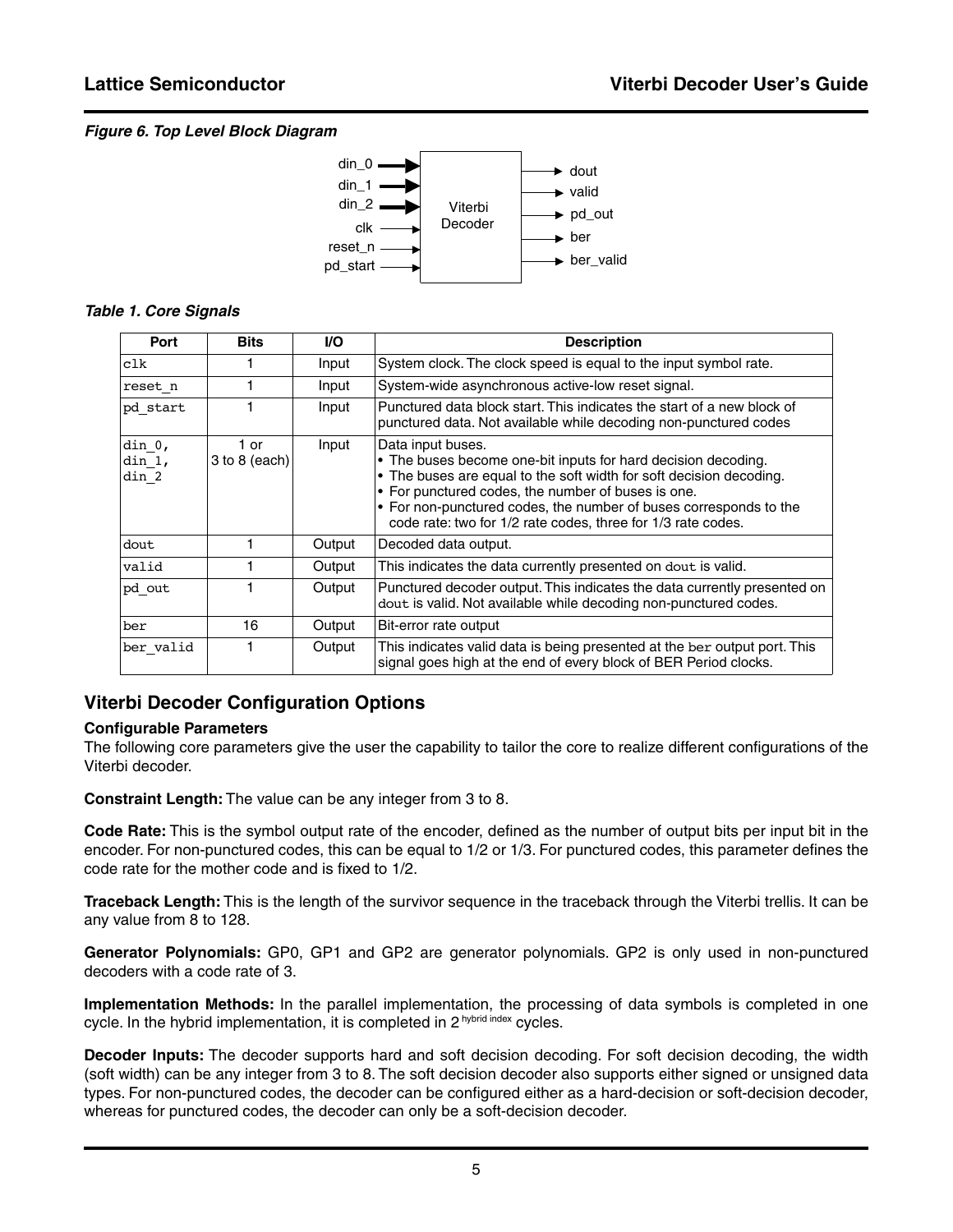**Punctured Data Support:** The decoder supports punctured or non-punctured data. For punctured data, the block size (punctured block size) can be any value from 2 to 12. The core allows the puncture patterns PP0 and PP1 to be user defined.

**BER Support:** The optional BER monitor can be turned on or off. The BER Period parameter determines the period for which the BER is counted and is equal to log2 of the period. After this period, the BER value is reset and the system starts counting again.

#### **Generic Core Configurations**

[Table 2](#page-5-0) shows the description of the available core configurations.

#### <span id="page-5-0"></span>*Table 2. Core Configurations*

|                               | <b>Configuration #1</b> |
|-------------------------------|-------------------------|
| Constraint Length             | 7                       |
| Code Rate                     | $\mathcal{P}$           |
| Traceback Length              | 42                      |
| <b>Generator Polynomials</b>  |                         |
| GP0 (Octal)                   | 171                     |
| GP1 (Octal)                   | 133                     |
| GP2 (Octal)                   |                         |
| <b>Implementation Method</b>  |                         |
| Parallel/Hybrid               | Parallel                |
| <b>Hybrid Index</b>           |                         |
| <b>Decoder Inputs</b>         |                         |
| <b>Hard/Soft Decision</b>     | Soft                    |
| Soft Width                    | 3                       |
| Data Type                     | Signed                  |
| <b>Punctured Data Support</b> |                         |
| <b>Punctured Decoder</b>      | No                      |
| <b>Punctured Block Size</b>   |                         |
| <b>Puncture Pattern - PP0</b> |                         |
| <b>Puncture Pattern - PP1</b> |                         |
| BER                           |                         |
| <b>BER Monitor</b>            | No                      |
| <b>BER Period</b>             |                         |

# **Timing Diagrams**

The top-level timing diagrams for various configurations are given in the following figures.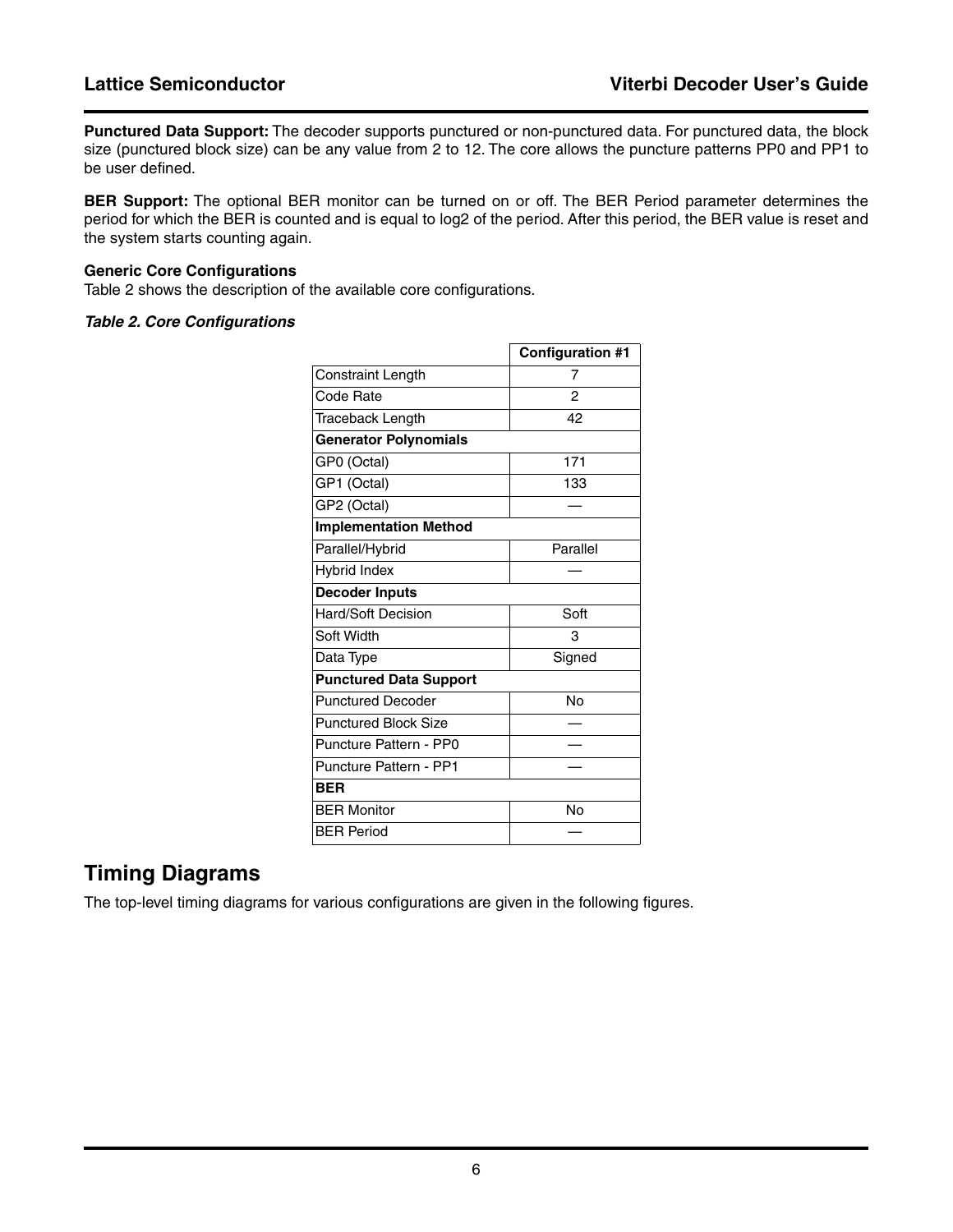

*Figure 7. Timing Diagram for a Parallel, Non-punctured Decoder*





*Figure 9. Timing Diagram for a Hybrid (2 Cycles), Non-punctured Decoder*



7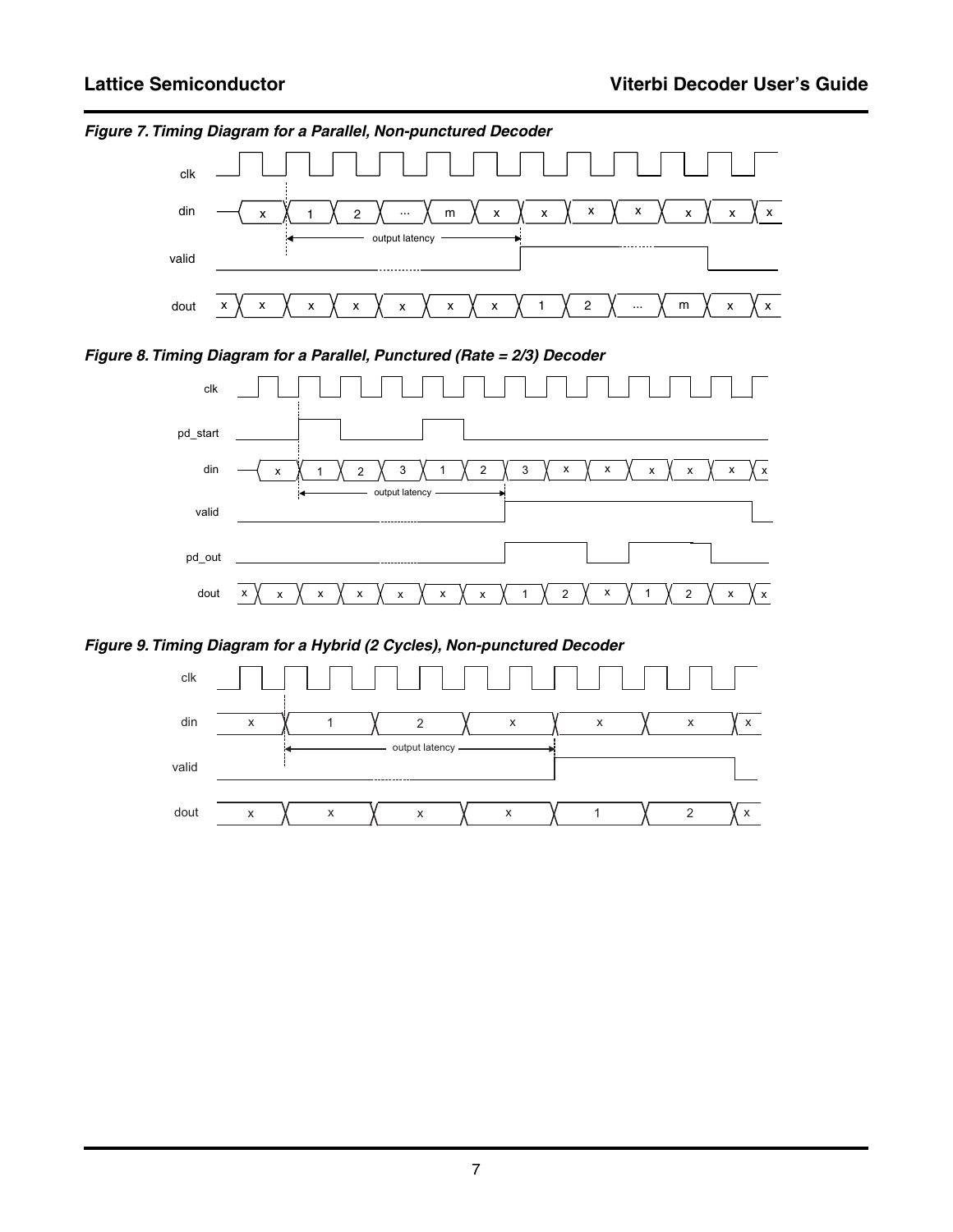

*Figure 10. Timing Diagram for a Hybrid (2 Cycles), Punctured (Rate = 2/3) Decoder*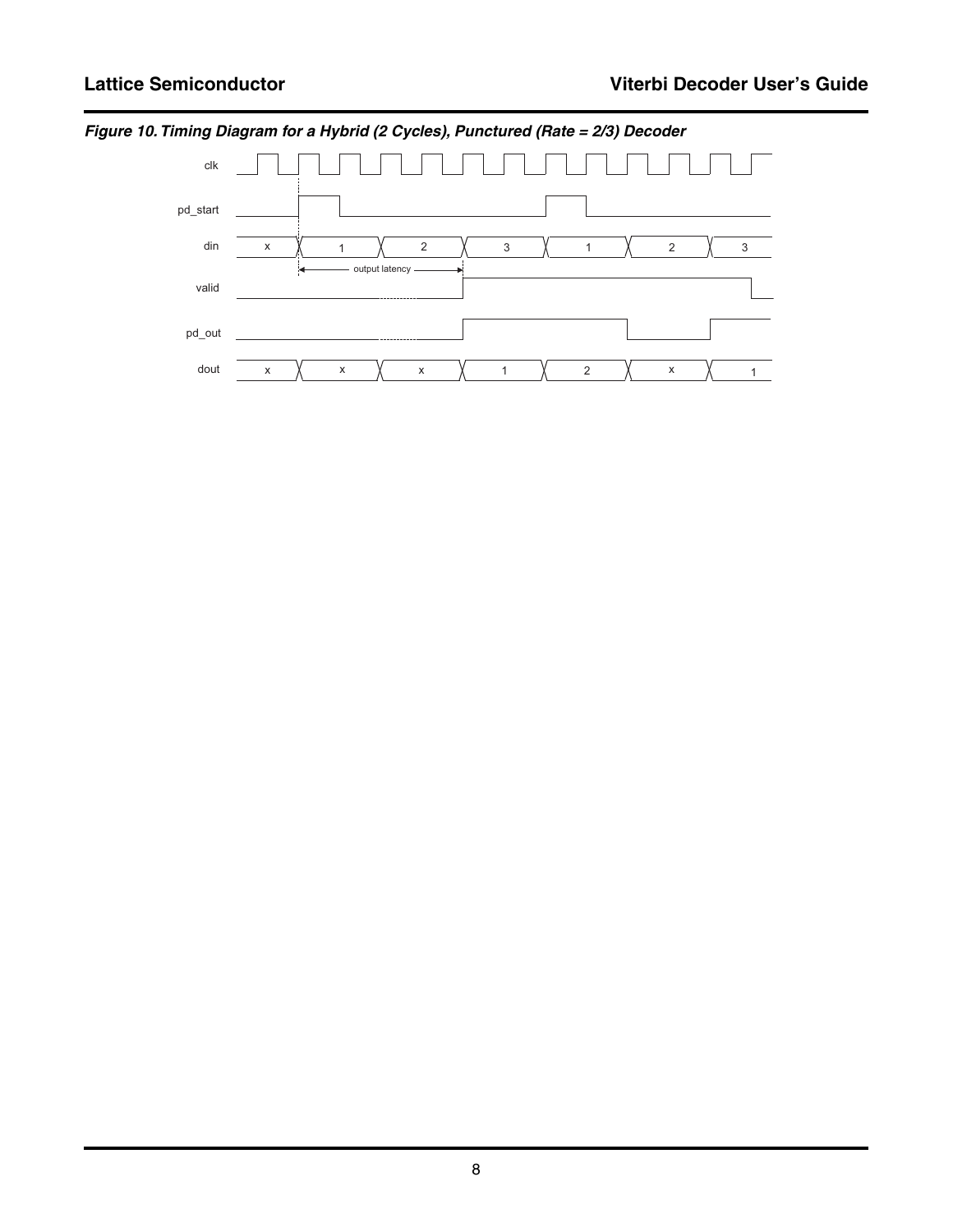# **Viterbi Decoder Core Design Flow**

[Figure 11](#page-8-0) illustrates the software flow model used when designing with a Viterbi Decoder core.

### <span id="page-8-0"></span>*Figure 11. IP Evaluation Flow*

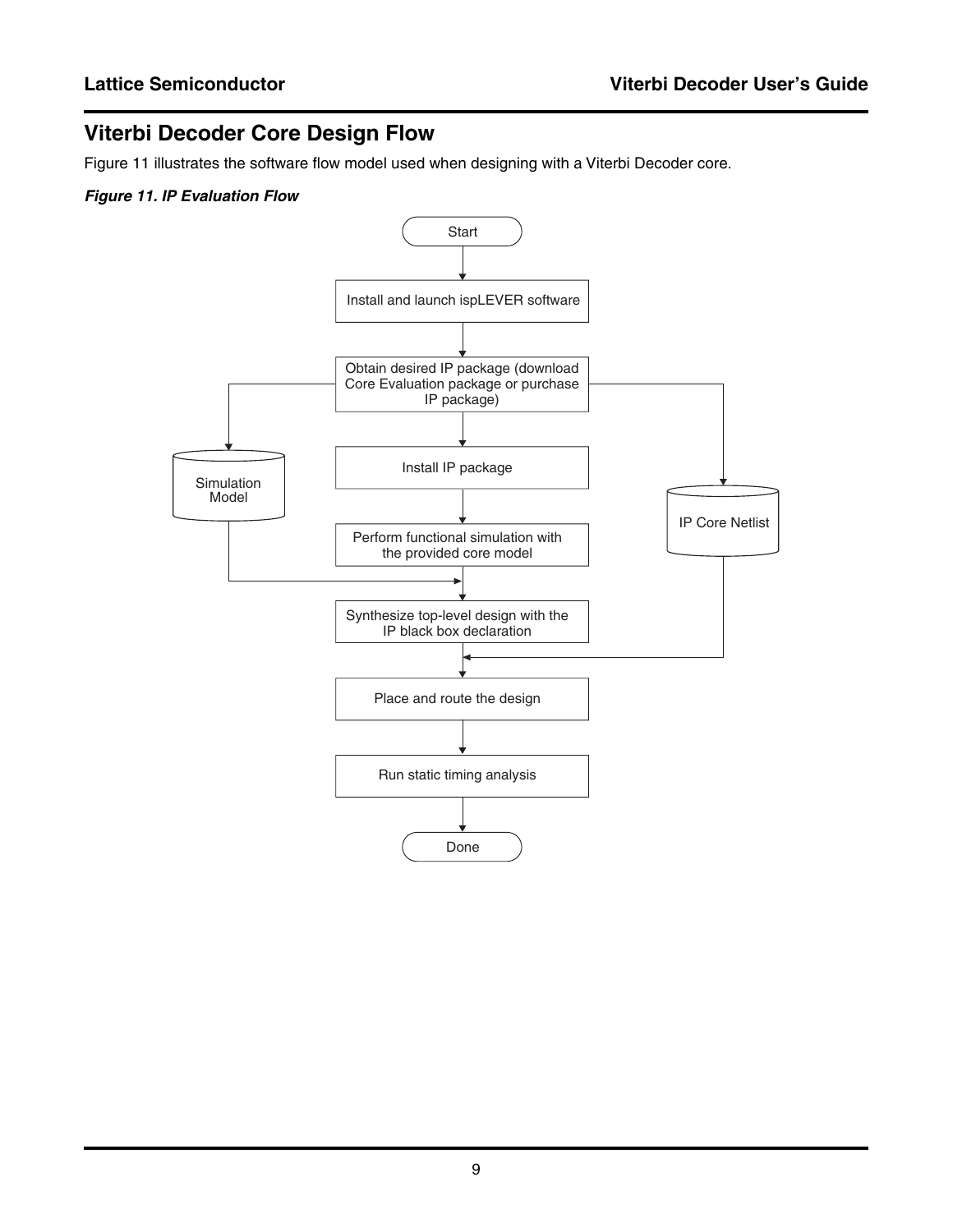# **Viterbi Decoder File Hierarchy**

#### *Table 3. File Hierarchy*

| <b>File Name</b>                   | <b>Description</b>                                   |
|------------------------------------|------------------------------------------------------|
| <b>Parameter Files</b>             |                                                      |
| vterb_deco_o4_1_00x_params.v       | All configurable parameters.                         |
| <b>Core Files</b>                  |                                                      |
| vterb_deco_o4_1_00x.ngo            | Core database file for ORCA® Series 4 devices.       |
| vterb_deco_o4_1_00x.prf            | Core preference file for ORCA Series 4 devices.      |
| conv_enco_sp_1_00x.ld2             | Core database file for ispXPGA <sup>®</sup> devices. |
| conv_enco_sp_1_00x.lct             | Core constraint file for ispXPGA devices.            |
| <b>Verilog Instantiation Files</b> |                                                      |
| vd_wrap.v                          | Verilog user design template for synthesis.          |
| vterb deco o4 1 00x.v              | Verilog synthesis model for the core.                |
| <b>Testbench Files</b>             |                                                      |
| tb vd wrap fsim.v                  | Testbench for RTL simulation.                        |
|                                    |                                                      |

# **IPexpress™**

The Lattice IP configuration tool, IPexpress, is incorporated in the ispLEVER® software. IPexpress includes a GUI for entering the required parameters to configure the core. For more information on using IPexpress and the ispLEVER design software, refer to the software help and tutorials included with ispLEVER. For more information on ispLEVER, see the Lattice web site at: www.latticesemi.com/software.

# **Implementing a Viterbi Decoder Core Design**

#### **Synthesis**

For design synthesis, either the OEM synthesis tools included with the ispLEVER software or a third-party synthesis tool can be used. When using an OEM synthesis tool, a design project must be created using the ispLEVER Project Navigator. For more information on how to create a project using ispLEVER Project Navigator, refer to the ispLEVER online documentation.

#### **Synthesizing a Design with Synplify®**

1. Launch the Synplify Pro 7.1 Window [\(Figure 12](#page-10-0)).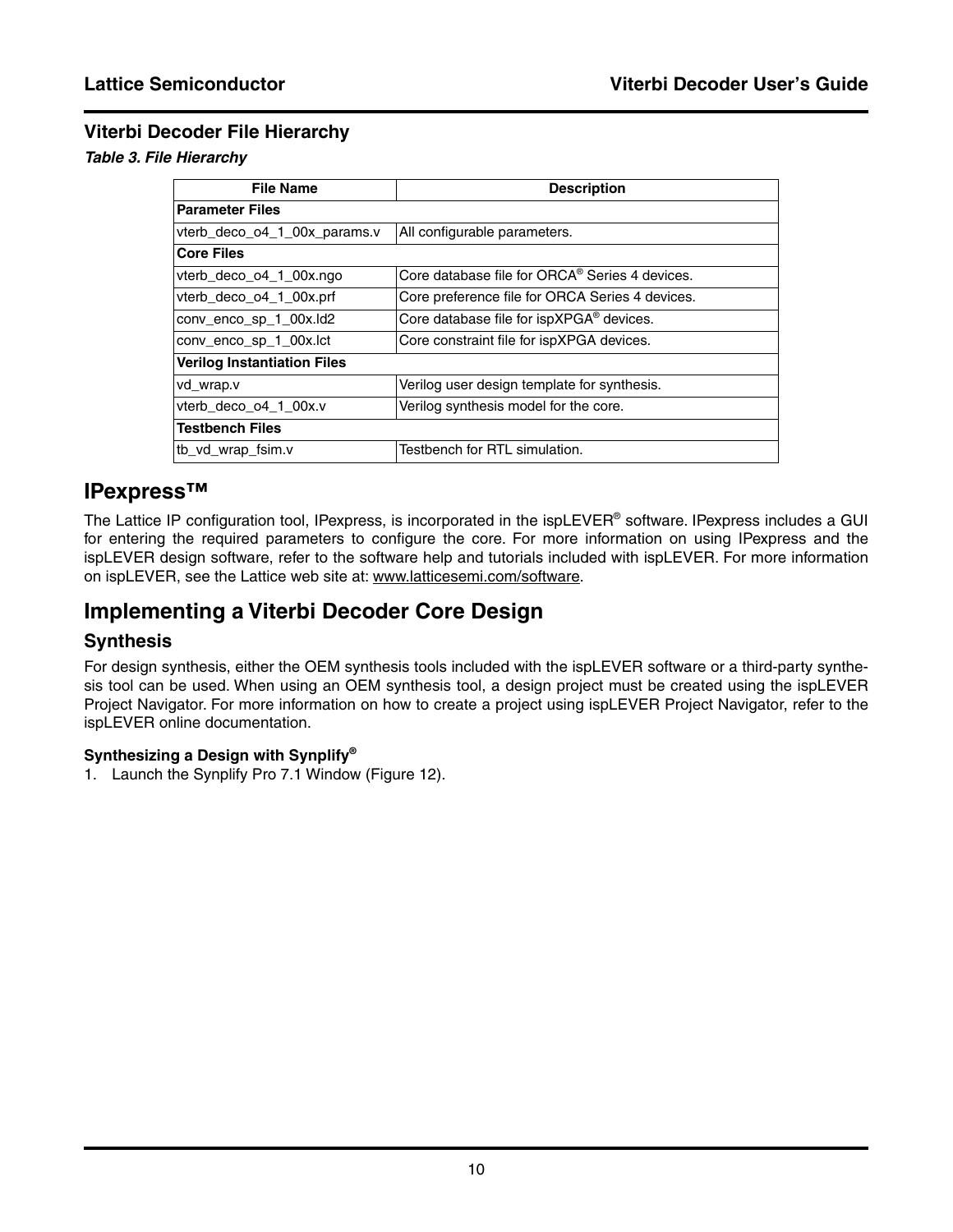### <span id="page-10-0"></span>*Figure 12. Synplify Pro Window*

| Synplify Pro                                                           |                                               |                                          |                  | $ \Box$ $\times$ |
|------------------------------------------------------------------------|-----------------------------------------------|------------------------------------------|------------------|------------------|
| File Edit View Project Run HDL Analyst Options Window Help             |                                               |                                          |                  |                  |
|                                                                        |                                               | <b>BL&amp;Hd&amp; KOG</b> 20             | $^{(+)}$<br>驫    |                  |
| $\mathbf{E}$ <no loaded="" projects=""></no>                           |                                               |                                          | $ \Box$ $\times$ |                  |
| Open Project                                                           | Run                                           | <b>Synplify Pro®</b>                     |                  |                  |
| Close Project                                                          |                                               | <click open="" project="" to=""></click> |                  |                  |
| Add File                                                               | <load project=""></load>                      |                                          |                  |                  |
| $\sqrt{2}$<br>en is                                                    |                                               |                                          |                  |                  |
| E <no <="" projects="" td=""><td></td><td></td><td></td><td></td></no> |                                               |                                          |                  |                  |
| Arguments: - pro                                                       |                                               | $\frac{x}{1}$                            | Log Parameter    |                  |
| License: synplifypro                                                   |                                               |                                          |                  |                  |
| $\frac{2}{\sqrt{2}}$                                                   |                                               |                                          |                  |                  |
| н                                                                      | <b>TCL Script A</b> Errors A Warnings A Notes |                                          |                  |                  |
|                                                                        |                                               |                                          |                  |                  |
|                                                                        |                                               |                                          |                  |                  |

2. Click **Open Project**. The Open Project Window is shown in [Figure 13.](#page-10-1) Click **Project Wizard**. The **New Project Window** is shown in [Figure 14](#page-11-0). Enter a project name and select the project directory. Click **Next**. The **File Order Window** is shown in [Figure 15](#page-11-1).

#### <span id="page-10-1"></span>*Figure 13. Open Project Window*

| Existing Project | <b>Recent Projects</b>                                                                                                                                                                                         |
|------------------|----------------------------------------------------------------------------------------------------------------------------------------------------------------------------------------------------------------|
| New Project      | C:\ip cores\viterbi\rev1\ORCA4\ver1.0\synthesis\orca4\case1\case1.<br>C:\ip_cores\viterbi\rev1\ORCA4\ver1.0\system_test\case1\synthesis\s<br>C:\ip_cores\viterbi\rev1\ORCA4\ver1.0\synthesis\orca4\case7\case7 |
| New Workspace    | C:\ip_cores\viterbi\rev1\0RCA4\ver1.0\synthesis\orca4\case6\case6<br>C:\ip_cores\viterbi\rev1\ORCA4\ver1.0\synthesis\orca4\case5\case5                                                                         |
| Project Wizard   |                                                                                                                                                                                                                |
| 0 <sub>K</sub>   |                                                                                                                                                                                                                |
| Cancel           | $\blacktriangleright$                                                                                                                                                                                          |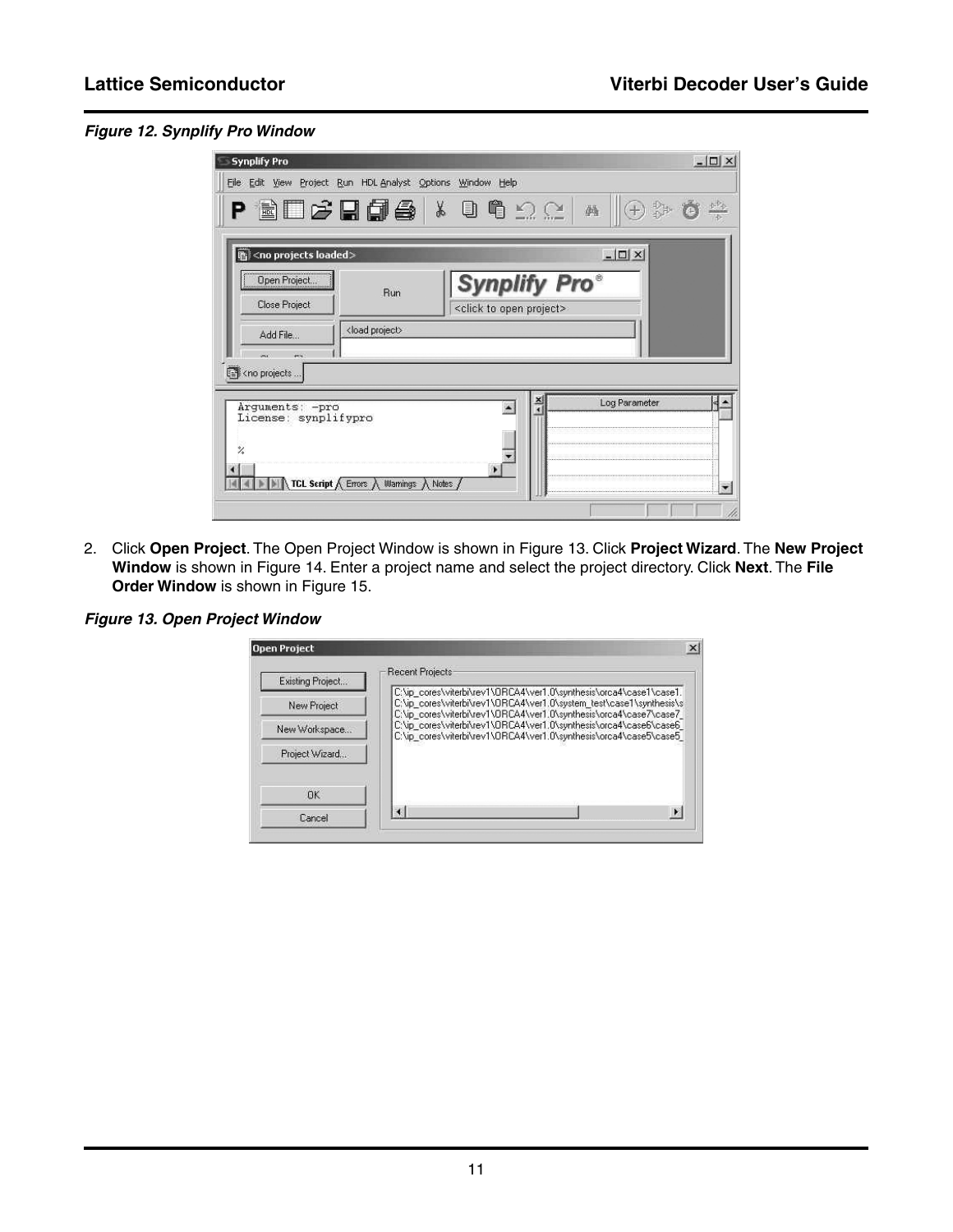#### <span id="page-11-0"></span>*Figure 14. New Project Window*

| Select Project Type:           | Project Name:                                                    |  |  |
|--------------------------------|------------------------------------------------------------------|--|--|
| Synthesis<br>Workspace Project | st case2                                                         |  |  |
|                                | Project Directory:                                               |  |  |
|                                | C:\ip_cores\viterbi\rev1\ORCA4\ver1.0\system_test\case1\s [1000] |  |  |
|                                | Project File:                                                    |  |  |
|                                | C:\ip_cores\viterbi\rev1\ORCA4\ver1.0\system_test\case1\synthe   |  |  |
| Description                    |                                                                  |  |  |
|                                | Create a standard project for running compilation and synthesis. |  |  |

#### <span id="page-11-1"></span>*Figure 15. File Order Window*

| <b>File Order</b><br>Use the Add Files button to include project files. |                                                                                                                                                               |            |  |
|-------------------------------------------------------------------------|---------------------------------------------------------------------------------------------------------------------------------------------------------------|------------|--|
| Use the arrow buttons to modify the HDL file order.                     |                                                                                                                                                               | Synplicity |  |
| Source Files:                                                           |                                                                                                                                                               | Add Files  |  |
| Project Files:                                                          |                                                                                                                                                               |            |  |
|                                                                         | C:\ip_cores\viterbi\rev1\ORCA4\ver1.0\system_test\case1\synthesis\parameters.v<br>C:\ip_cores\viterbi\rev1\ORCA4\ver1.0\system_test\case1\synthesis\temp_vd.v |            |  |
|                                                                         |                                                                                                                                                               |            |  |

- 3. In the **File Order Window**, click **Add Files** to open the **Select Files to Add to Project Window** (Figure 19). Add parameters.v, top-level design file, verilog synthesis model for the core, and other design files. The toplevel design file must be the last file on the list. Click **OK**. Click **Finish in the File Order Window**.
- 4. Click **Impl Options** in the Synplify Pro 7.1 Window. The **Options for Implementation Window** is shown in [Figure 16](#page-12-0). Select the **Technology**, **Part**, **Speed** and **Package**. Click **OK**.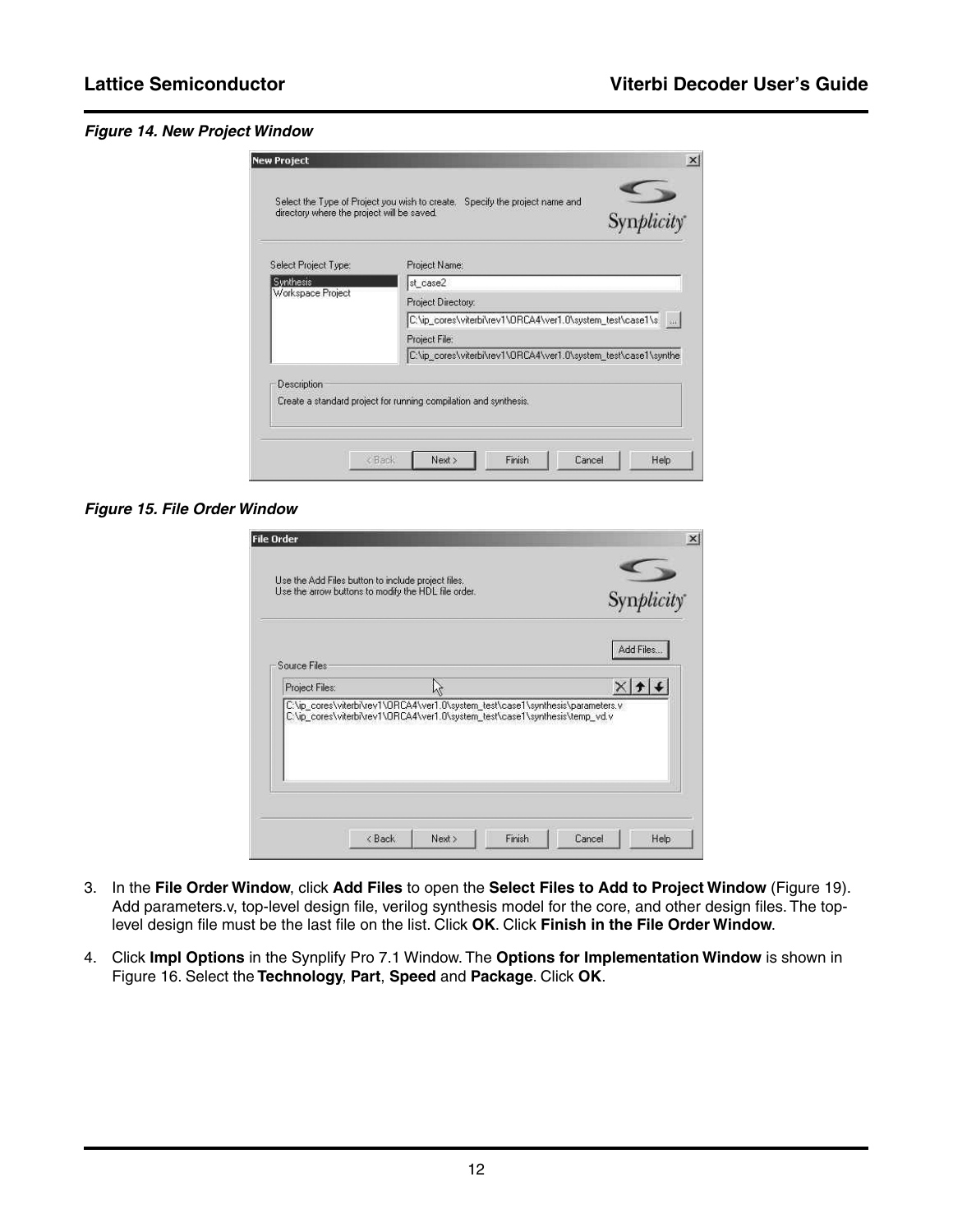<span id="page-12-0"></span>*Figure 16. Options for Implementation Window*

| Technology:<br>Lattice ORCA Series 4  | Part<br>4E04 | Speed:<br>$-2$ | Package:<br><b>BM416</b>       | Implementations:<br>rev <sub>2</sub> |
|---------------------------------------|--------------|----------------|--------------------------------|--------------------------------------|
| Device Mapping Options                |              |                |                                |                                      |
|                                       | Option       |                | Value<br>,,,,,,,,,,,,,,,,,,,,, |                                      |
| Fanout Guide                          |              |                | 100                            |                                      |
| Disable I/O Insertion                 |              |                |                                |                                      |
| Force GSR Usage                       |              |                | auto                           |                                      |
|                                       |              |                |                                |                                      |
|                                       |              |                |                                |                                      |
| <b>Option Description</b>             |              |                |                                |                                      |
| Click on an option for a description. |              |                |                                |                                      |
|                                       |              |                |                                | Synplicity                           |

5. In the Synplify Pro 7.1 Window, Click **Run** to compile and map the design to the target technology. If there are no errors in the synthesis process, the word **Done** will appear in the window.

*Figure 17. Select Files to Add to Project Window*

|                                                                           | <b>Select Files to Add to Project</b>                       | $?$ $\times$  |
|---------------------------------------------------------------------------|-------------------------------------------------------------|---------------|
| Look in: $\boxed{\triangleleft}$ synthesis                                |                                                             | ☆ 国内 国        |
| $ rev_1 $<br>rev <sub>2</sub><br>parameters<br>all temp_vd<br>witerbi_inc |                                                             |               |
| File name:                                                                | temp_vd                                                     |               |
|                                                                           |                                                             |               |
|                                                                           |                                                             |               |
|                                                                           | HDL Files (".vhd;".v)                                       |               |
|                                                                           | C:\ip_cores\viterbi\rev1\ORCA4\ver1.0\system_test\case1\syr | <- Add All    |
|                                                                           | C:\ip_cores\viterbi\rev1\ORCA4\ver1.0\system_test\case1\syr | <- Add        |
|                                                                           |                                                             | Remove All -> |
|                                                                           |                                                             | Remove ->     |
| Files of type:<br>Files To Add To Project:                                |                                                             | OK.           |

# **Functional Simulation with Modelsim**

A sample script file (do\_vd\_fsim.do) and testbench template (tb\_vd\_wrap\_fsim.v) are provided with the Viterbi Decoder core. For additional information, refer to the readme.html file in the Viterbi Decoder core directory.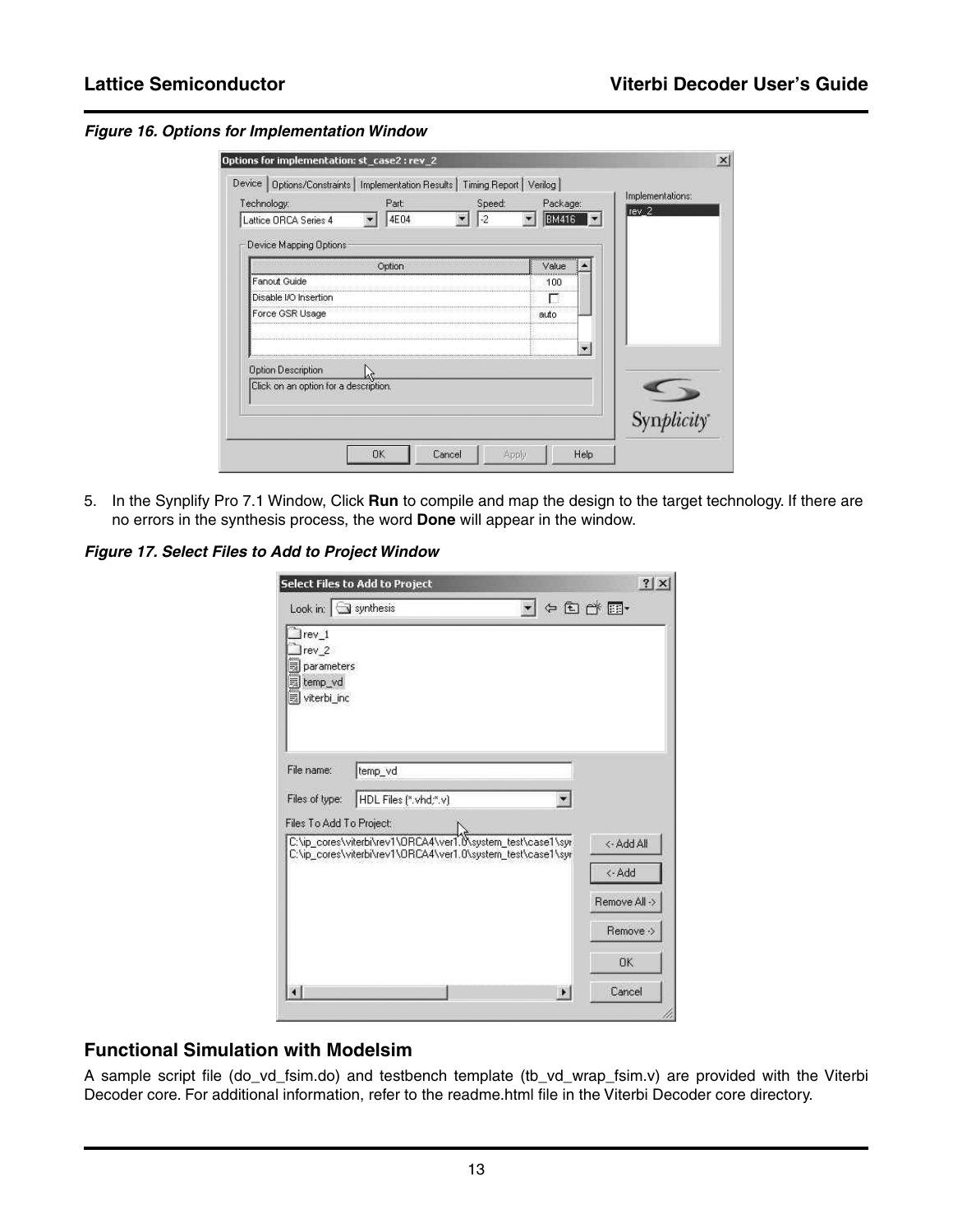### **Place and Route**

Place and route engines are included in the ispLEVER software. The place and route options are available inside the Constraint Editor. If an OEM synthesis tool is used for design synthesis, the same project can be used to complete the design place and route. If a non-OEM synthesis tool is used for design synthesis, a project must be created using the ispLEVER Project Navigator.

## **ispLEVER Software Flow for ORCA Series 4 Devices**

- 1. Create a project directory.
- 2. Copy the synthesized design EDIF file and the Convolutional Encoder core netlist to the project directory.
- 3. Launch the ispLEVER software. Figure 18 shows the ispLEVER **Project Navigator Window**.

#### *Figure 18. ispLEVER Project Navigator Window*

| <b>BispLEVER Project Navigator</b>                       |                                                                      | $  D $ $\times$ |
|----------------------------------------------------------|----------------------------------------------------------------------|-----------------|
| View<br>Source Process Options Tools Window Help<br>File |                                                                      |                 |
| $\Box \ncong \Box$                                       | $\mathbb{Z} \otimes \mathbb{Z} \otimes  \mathbb{Z} $ ? $\mathcal{R}$ |                 |
| Sources in Project:                                      | Processes for current source:                                        |                 |
|                                                          |                                                                      |                 |
|                                                          |                                                                      |                 |
|                                                          |                                                                      |                 |
|                                                          |                                                                      |                 |
|                                                          |                                                                      |                 |
| $= 1.8$                                                  |                                                                      |                 |
|                                                          |                                                                      |                 |
|                                                          |                                                                      |                 |
|                                                          |                                                                      |                 |
| - Automake Log /                                         | $\lceil \cdot \rceil$                                                |                 |
| Ready                                                    |                                                                      | h               |

4. Select **File > New Project** and to create a new project or browse the project directory. All the design files will be generated in this directory. Figure 19 shows the **New Project Creation Dialog Box**. Type project name and select **EDIF** as a project type.

#### *Figure 19. New Project Creation Dialog Box*

| <b>III</b> ispLEVER Project Navigator<br>View<br>Source<br>File |                                               | Process Options Tools Window Help  |                            |                                         | $ \Box$ $\times$ |
|-----------------------------------------------------------------|-----------------------------------------------|------------------------------------|----------------------------|-----------------------------------------|------------------|
| $D \ncong \square$                                              | <b>Create New Project</b>                     |                                    |                            | 2 X                                     |                  |
| Sources in Project                                              | Save in: Writerbi_dec1<br># test_vd           |                                    | $\mathbf{r}$               | $\Leftrightarrow$ $E \rightharpoonup E$ |                  |
| $\frac{1}{2}$                                                   | Project name: test_vd1                        | Save as type: Project File (*.syn) | ۳                          | Save<br>Cancel                          |                  |
|                                                                 | Project type:<br>$\setminus$ Automake Log $/$ | Schematic/Verilog HDL              | $\vert \cdot \vert$<br>⊺∢∣ |                                         |                  |
| Ready                                                           |                                               |                                    |                            |                                         | h                |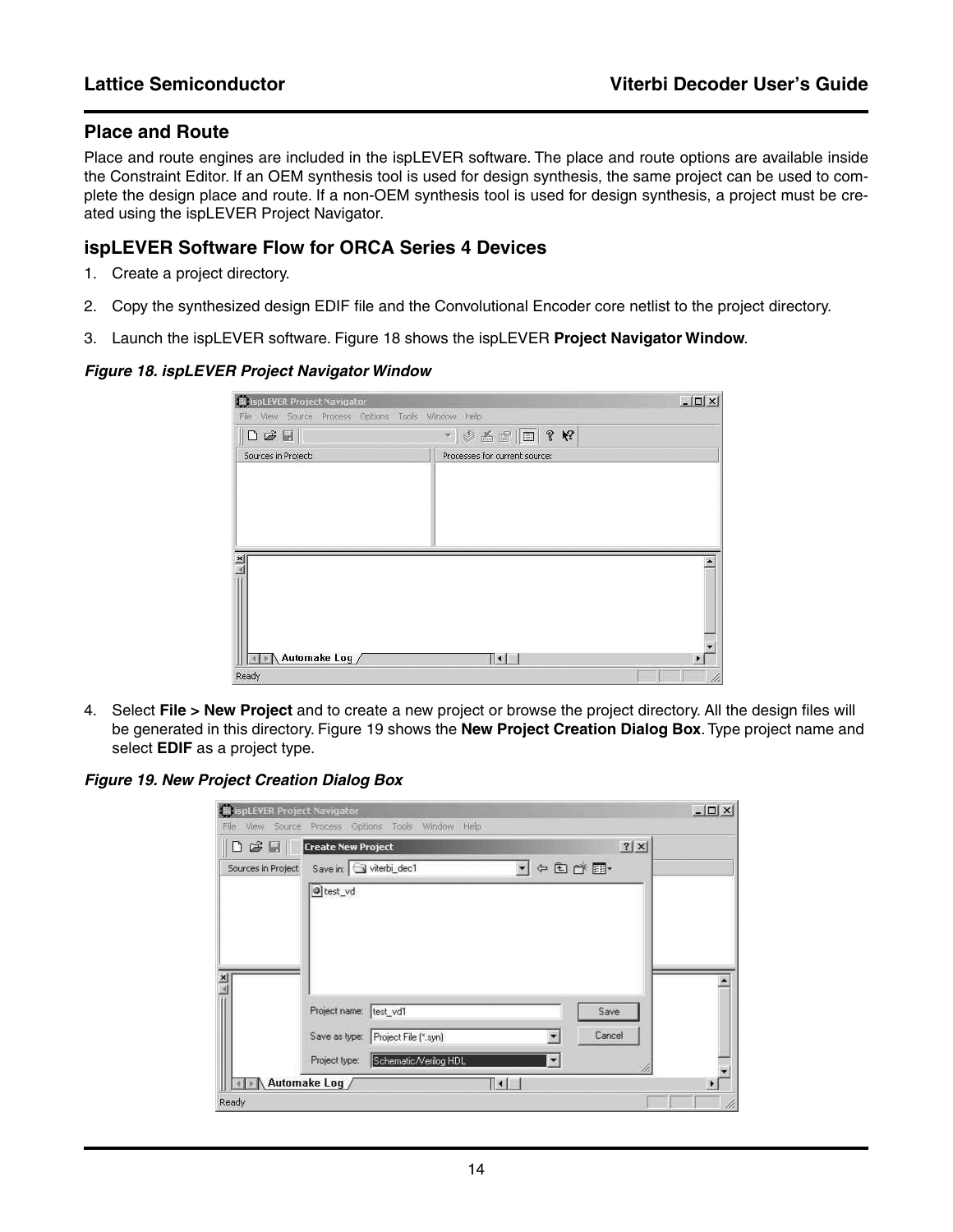5. Double click the device name in the **Process Window** of the Project Navigator and select the device. Figure 20 shows the **Device Selection Dialog Box**.

*Figure 20. Device Selection Dialog Box*

| $\mathbb{R}$                      | Select Device:     |                                                 | Device Information: |            |       |
|-----------------------------------|--------------------|-------------------------------------------------|---------------------|------------|-------|
|                                   | Family:<br>or4e00  | Speed grade: [<br>$-3$<br>$\blacktriangleright$ | Status:             | Production |       |
| $N \subseteq N$                   |                    |                                                 | Density:            | S.         |       |
| Sources in P                      | Device:            | Package                                         | Logic cells:        | 10368      |       |
| <b>Untitled</b><br><b>I</b> Docun | or4e04             | $\vert \cdot \vert$<br><b>BM416</b>             |                     |            |       |
| G ispLSI525                       | or 4e02<br>or 4e04 | Operating conditions:                           | I/O cells:          | 586        |       |
|                                   | or 4e06            | Commercial<br>×                                 | 1/0                 | 292        |       |
|                                   |                    |                                                 | Dedicated input: -  |            |       |
| ispLEVE                           |                    |                                                 | Output enable: -    |            |       |
| Startir                           | Part Name:         |                                                 | lec:                | G          | b.err |
|                                   | or4e04-3BM416      | $\overline{\phantom{a}}$                        |                     |            |       |
| Done: c                           |                    |                                                 |                     |            |       |
|                                   | Help               |                                                 | <b>DK</b>           | Cancel     |       |

6. Select **Source > Import**. The **Import File Dialog Box** is shown in Figure 21. Enter the EDIF file name and click **Open**. The **Import EDIF Dialog Box** is shown in Figure 22. Select the EDIF vendor type and click **OK**. The EDIF file will be added to the project.

#### *Figure 21. Import File Dialog Box*

| Import File: (EDIF)           |         |  |           |      | $\mathbf{?}$ |
|-------------------------------|---------|--|-----------|------|--------------|
| Look in: $\boxed{\Box}$ phr_1 |         |  | $+ 2 + 1$ |      |              |
| temp_vd                       |         |  |           |      |              |
|                               |         |  |           |      |              |
|                               |         |  |           |      |              |
|                               |         |  |           |      |              |
|                               |         |  |           |      |              |
|                               |         |  |           |      |              |
|                               |         |  |           |      |              |
| File name:                    | temp_vd |  |           | Open |              |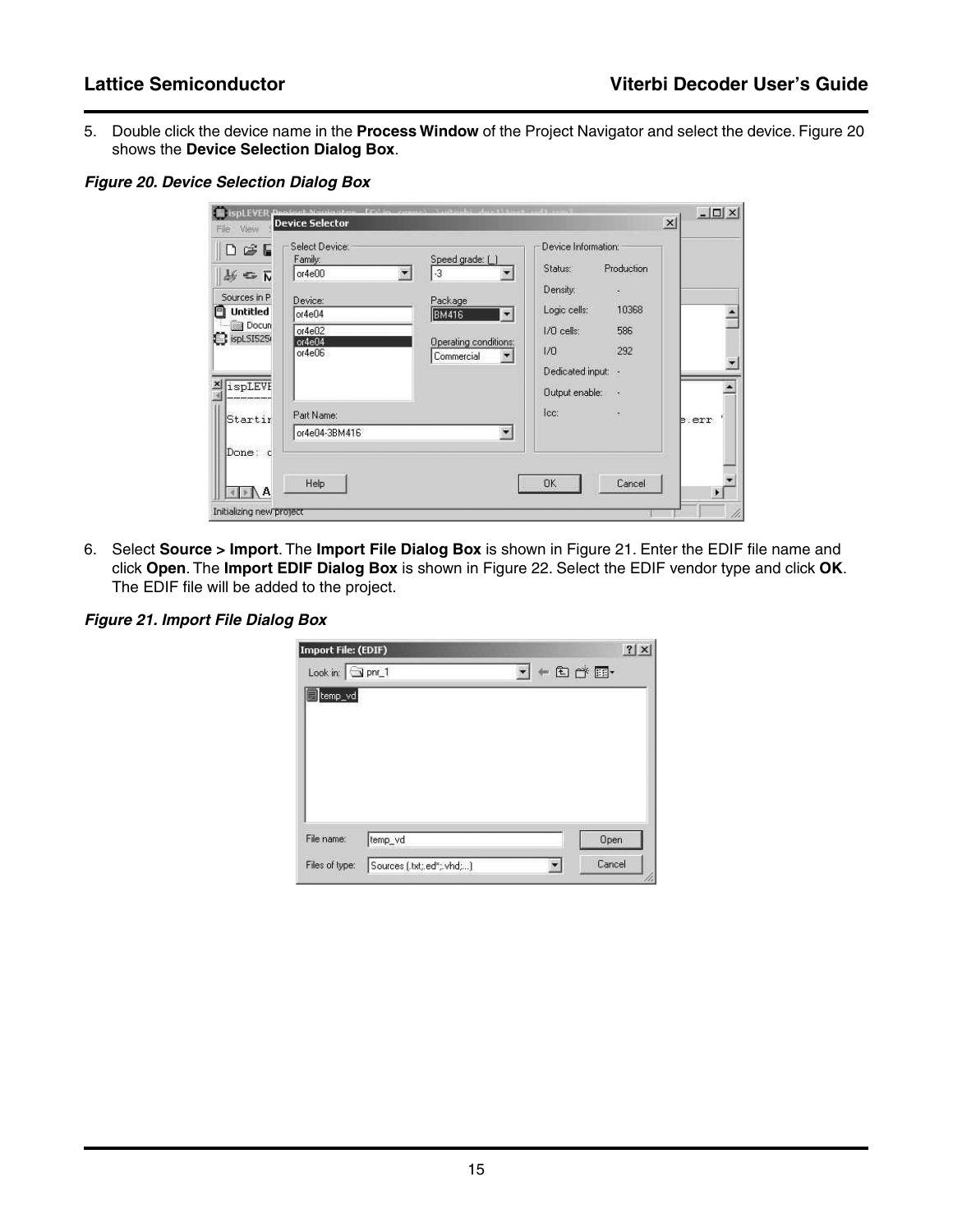#### *Figure 22. Import EDIF Dialog*

| Import as:<br><b>C</b> Custom | 0K     |
|-------------------------------|--------|
| $C$ Net<br>G Symbol           | Cancel |
| VCC-<br>GND                   | Help   |
| C CAE Vendors                 |        |
| Exemplar<br>Synopsys          |        |
| Synplicity<br>Viewlogic       |        |

7. Double click **Build Database**. This will read the EDIF netlist and generate the design database. If there are no errors in this process, you will see a green mark next to the **Build Database** process (Figure 23).

*Figure 23. Project Navigator Window with Successfully Completed Processes for ORCA Flow*

| File View Source Process Options Tools Window Help                                                                                          | lispLEVER Project Navigator - [C:\ip_cores\\case1\pnr_syn\st_case_syn.syn]                                                                                                                                                                                                                                                                                                                                                                                                                        | $ \Box$ $\times$ |
|---------------------------------------------------------------------------------------------------------------------------------------------|---------------------------------------------------------------------------------------------------------------------------------------------------------------------------------------------------------------------------------------------------------------------------------------------------------------------------------------------------------------------------------------------------------------------------------------------------------------------------------------------------|------------------|
| D G H<br><b>あっ立法国品</b>                                                                                                                      | $-$ 3 $\leq$ $\approx$ $\sim$ $\sim$ $\sim$ $\sim$                                                                                                                                                                                                                                                                                                                                                                                                                                                |                  |
| Sources in Project:<br><b>A</b> Untitled                                                                                                    | Processes for current source:<br>2 Build Database                                                                                                                                                                                                                                                                                                                                                                                                                                                 |                  |
| <b>Image Documents</b><br>C or4e04-3BM416<br>白目 temp_vd_syn (temp_vd_syn.edn)<br>2 vd_top ()                                                | Constraints Editor<br>Edit Constraints (ASCII)<br>Pre-Map Logical Design Floorplan<br>2 Map Design<br>Map Report<br><sup>■</sup> Map TRACE Report<br>Post-Map Physical Design Floorplan<br><b>ORG</b> Map Timing Checkpoint<br>2G Place & Route Design<br>p Place & Route Report<br>PAD Specification File<br>E Place & Route TRACE Report<br><b>G</b> Cycle Stealing<br>EPIC Device Editor<br>2 Place & Route Timing Checkpoint<br>Generate Timing Simulation Files<br>2 Generate Bitstream Data |                  |
| SDRC detected 0 errors and 0 warnings.<br>Tying down design st_case_syn.ncd.<br>Creating bit map<br>Saving bit stream in "st_case_syn.bit". |                                                                                                                                                                                                                                                                                                                                                                                                                                                                                                   |                  |
| Done Completed successfully                                                                                                                 | $\mathbf{H}$                                                                                                                                                                                                                                                                                                                                                                                                                                                                                      |                  |
| Ready                                                                                                                                       |                                                                                                                                                                                                                                                                                                                                                                                                                                                                                                   |                  |

- 8. Double click on the **Constraint Editor**. You can enter the required preferences, including pin locking, using the constraint editor. You can also create an ASCII preference file using a text editor. For additional details on the ispLEVER preference language, refer to the ispLEVER online documentation.
- 9. Double click on **Map Design**. This will map the design into the physical elements of the target device. If there are no errors in this process, you will see a green mark next to the **Map Design** process (Figure 23).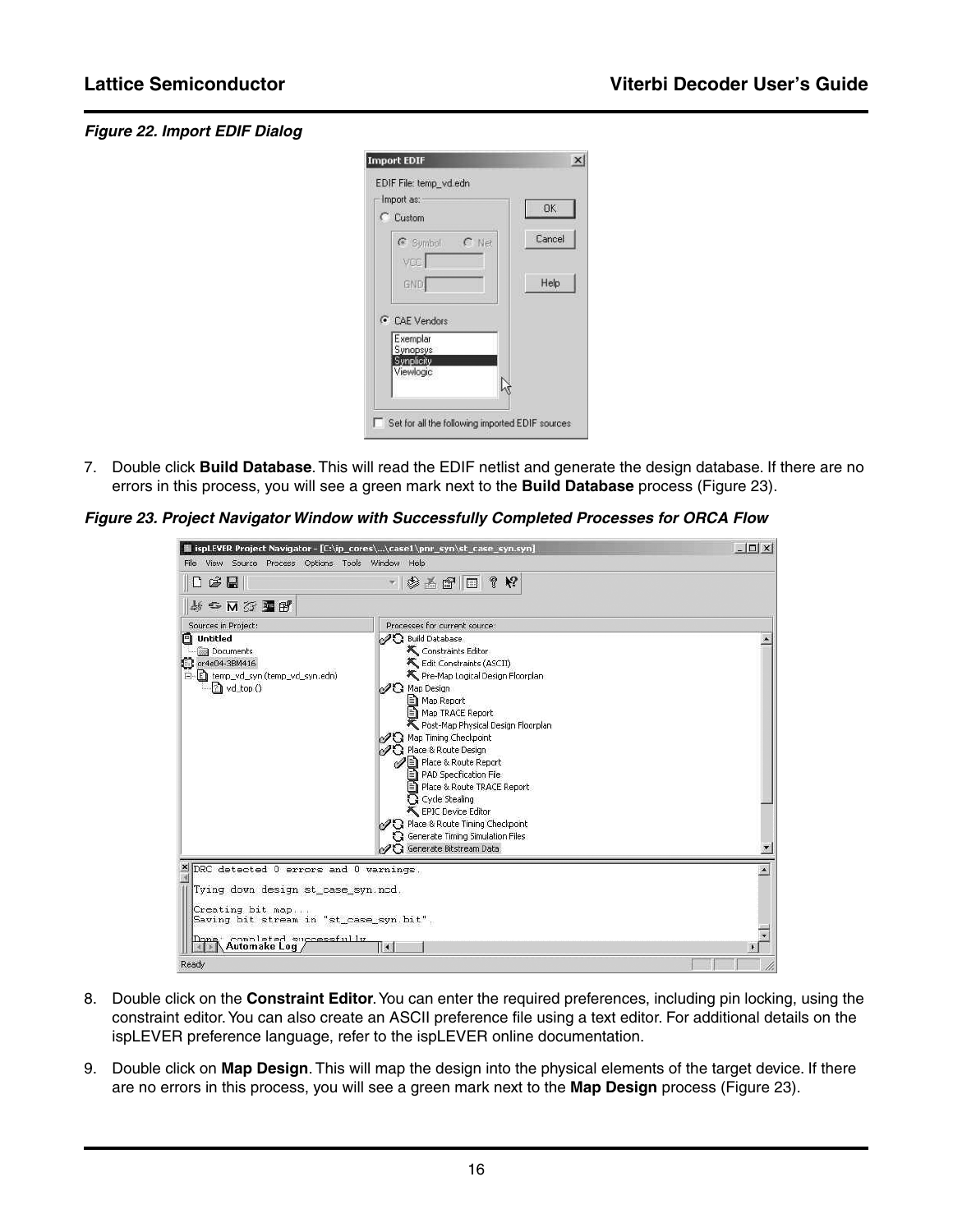- 10. Double click on **Place & Route Design**. This will place and route the mapped design. If there are no errors in this process, a green mark appears next to the **Place & Route Design** process (Figure 23).
- 11. Double click on **Generate Timing Simulation Files**. This generates the files for the optional back-end timing simulation (project name.y and project name.sdf). If there are no errors in this process, a green mark appears next to the **Generate Timing Simulation** process (Figure 23).
- 12. Double click on **Generate Bitstream Data**. This generates the bitstream file used to program the target device. If there are no errors in this process, a green mark appears next to the **Generate Bitstream Data** process (Figure 23).

## **ispLEVER Software Flow for ispXPGA Devices**

The following steps illustrate ispLEVER software flow for XPGA devices:

- 1. Create a project directory.
- 2. Copy the synthesized design EDIF file and the Viterbi Decoder core netlist to the project directory.
- 3. Launch the ispLEVER software. Figure 18 shows the ispLEVER **Project Navigator Window**.
- 4. Select **File > New Project** and create or browse to the project directory. All the design files will be generated in this directory. Figure 19 shows the **New Project Creation Dialog Box**. Type the project name and select **EDIF** as a project type.
- 5. Double click on the device name in the **Process Window** of the Project Navigator and select the device. Figure 20 shows the **Device Selection Dialog Box**.
- 6. Select **Source > Import**. The **Import File Dialog Box** as shown in Figure 21. Enter the EDIF filename and click **Open**. The **Import EDIF Dialog Box** as shown in Figure 22. Select the EDIF vendor type and click **OK**. The EDIF file will then be added to the project.
- 7. Double click on the **Build Database**. This will read the EDIF netlist and generate the design database. If there are no errors in the process, you will see a green mark next to the **Build Database** process ([Figure 24](#page-17-0)).
- 8. Double click on the **Constraint Editor**. You can enter the required preferences including the pin locking using the Constraint Editor. You can also create ASCII constraint file using a text editor. For additional details on the XPGA constraints, refer to ispLEVER online documentation.
- 9. Double click on the **Pack & Place Design**. This will pack and place the design into the physical elements. If there are no errors in the process, you will see a green mark next to the **Pack & Place Design** process [\(Figure 24\)](#page-17-0).
- 10. Double click on the **Route Design**. This will route the pack and placed design. If there are no errors in the process, you will see a green mark next to the **Route Design** process [\(Figure 24\)](#page-17-0).
- 11. Double click on the **Timing Analysis**. This will execute static timing analyzer on the routed design. If there are no errors in the process, you will see a green mark next to the **Timing Analysis** process ([Figure 24](#page-17-0)).
- 12. Double click on the **Generate Timing Simulation Files**. This will generate the files (*project\_name*.vo and *project\_name*.sdf) for the back-end timing simulation. If there are no errors in the process, you will see a green mark next to the **Generate Timing Simulation** process ([Figure 24](#page-17-0)).
- 13. Double click on the **Generate Bitstream Data**. This will generate the bitstream file for programming. If there are no errors in the process, you will see a green mark next to the **Generate Bitstream Data** process [\(Figure 24\)](#page-17-0).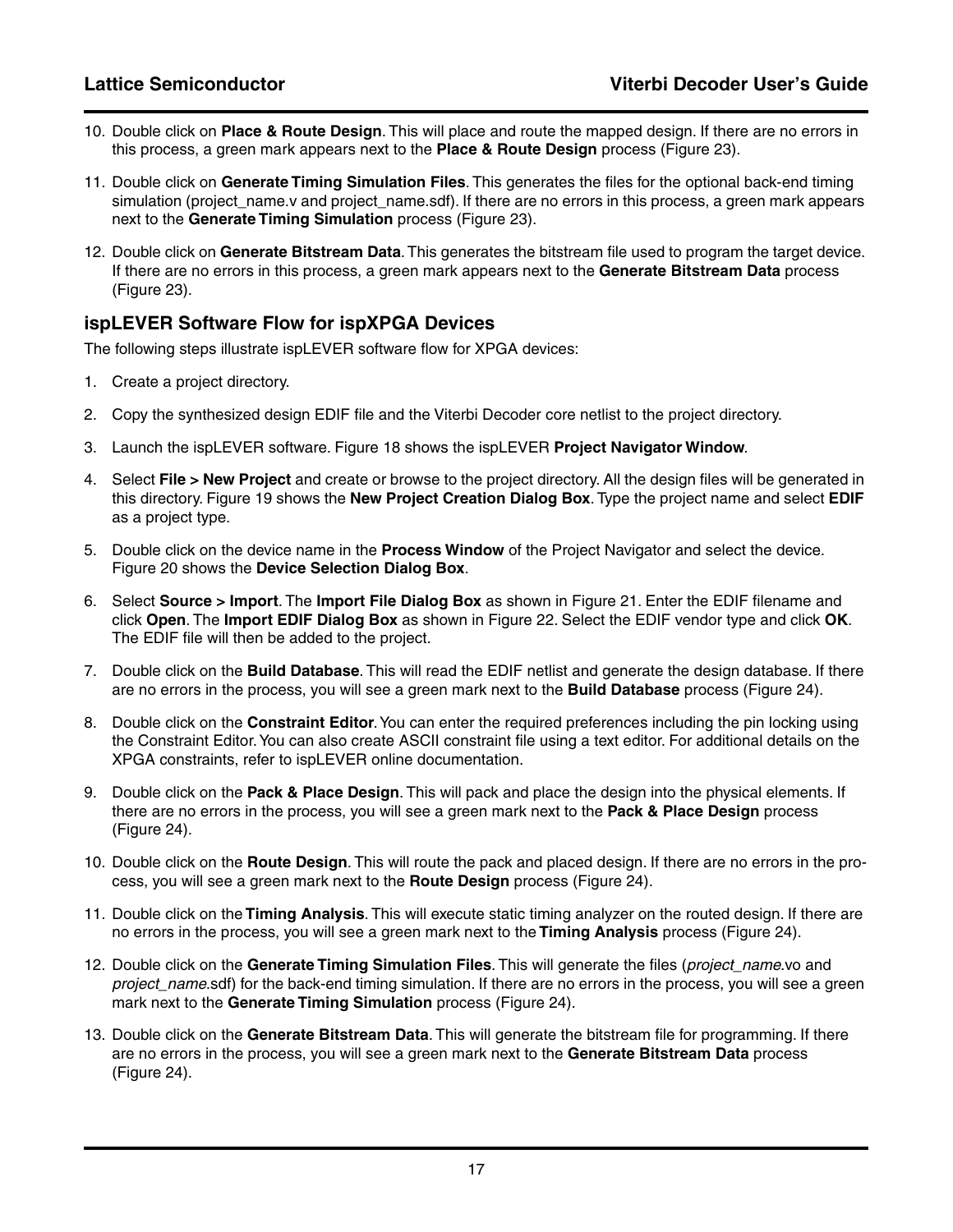

<span id="page-17-0"></span>*Figure 24. Project Navigator Window with Successfully Completed Processes for ispXPGA Flow*

# **Technical Support Assistance**

Hotline: 1-800-LATTICE (North America)

+1-503-268-8001 (Outside North America)

e-mail: techsupport@latticesemi.com

Internet: www.latticesemi.com

Ready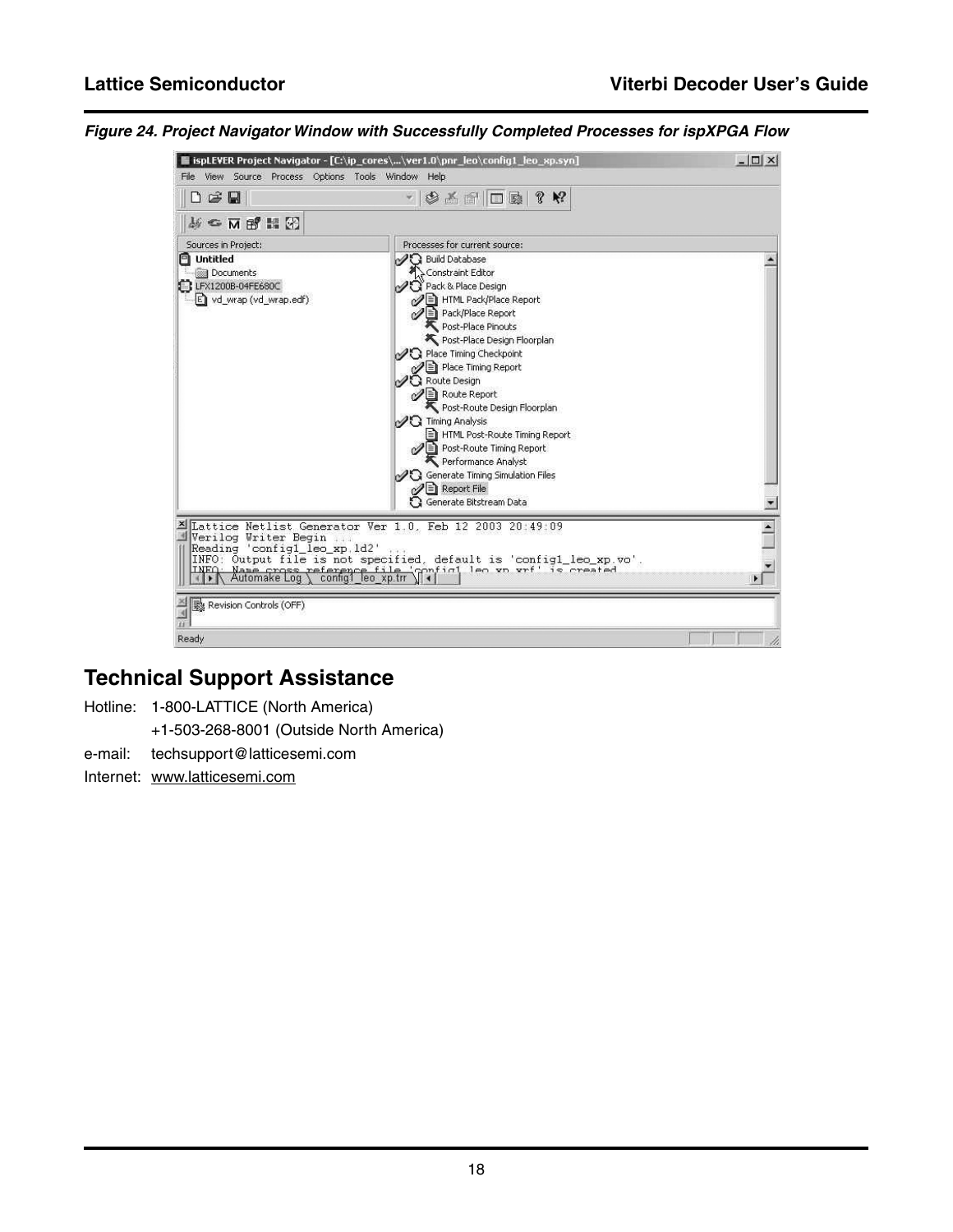# **Appendix for ORCA Series 4 FPGAs**

#### *Table 4. Core Configurations for ORCA Series 4 FPGAs*

|                               | <b>Configuration #1</b> |
|-------------------------------|-------------------------|
| <b>Constraint Length</b>      | 7                       |
| Code Rate                     | 2                       |
| Traceback Length              | 42                      |
| <b>Generator Polynomials</b>  |                         |
| GP0 (Octal)                   | 171                     |
| GP1 (Octal)                   | 133                     |
| GP2 (Octal)                   |                         |
| <b>Implementation Method</b>  |                         |
| Parallel/Hybrid               | Parallel                |
| <b>Hybrid Index</b>           |                         |
| <b>Decoder Inputs</b>         |                         |
| <b>Hard/Soft Decision</b>     | Soft                    |
| Soft Width                    | 3                       |
| Data Type                     | Signed                  |
| <b>Punctured Data Support</b> |                         |
| <b>Punctured Decoder</b>      | No                      |
| <b>Punctured Block Size</b>   |                         |
| Puncture Pattern - PP0        |                         |
| <b>Puncture Pattern - PP1</b> |                         |
| <b>BER</b>                    |                         |
| <b>BER Monitor</b>            | No                      |
| <b>BER Period</b>             |                         |

# **Supplied Netlist Configurations**

The Ordering Part Number (OPN) for all configurations of this core in ORCA Series 4 devices is VTERB-DECO-04- N1. Table 5 lists the netlist configurations that are available in the Evaluation Package for this core, which can be downloaded from the Lattice web site at www.latticesemi.com.

You can use the IPexpress software tool to help generate new configurations of this IP core. IPexpress is the Lattice IP configuration utility, and is included as a standard feature of the ispLEVER design tools. Details regarding the usage of IPexpress can be found in the IPexpress and ispLEVER help system. For more information on the ispLEVER design tools, visit the Lattice web site at www.latticesemi.com/software.

*Table 5. Performance and Resource Utilization1*

| <b>Configuration</b>                                  | <b>ORCA 4</b><br>PFUs <sup>2</sup> | <b>LUTs</b> | <b>Registers</b> | <b>External</b><br>I/Os | <b>SysMEM</b><br><b>EBRs</b> | (MHz)<br><sup>T</sup> MAX | ∟atencv |
|-------------------------------------------------------|------------------------------------|-------------|------------------|-------------------------|------------------------------|---------------------------|---------|
| 001.lpc<br>$^{\circ}$ 04 $^{\circ}$<br>deco<br>'∨terb | 534                                | 2104        | 997              |                         |                              |                           | 174     |

1. Performance and utilization characteristics using ispLEVER® software and targeting the or4e04, package BM416, speed 2.

2. Programmable Function Unit (PFU) is a standard logic block of Lattice devices. For more information, check the data sheet of the device.